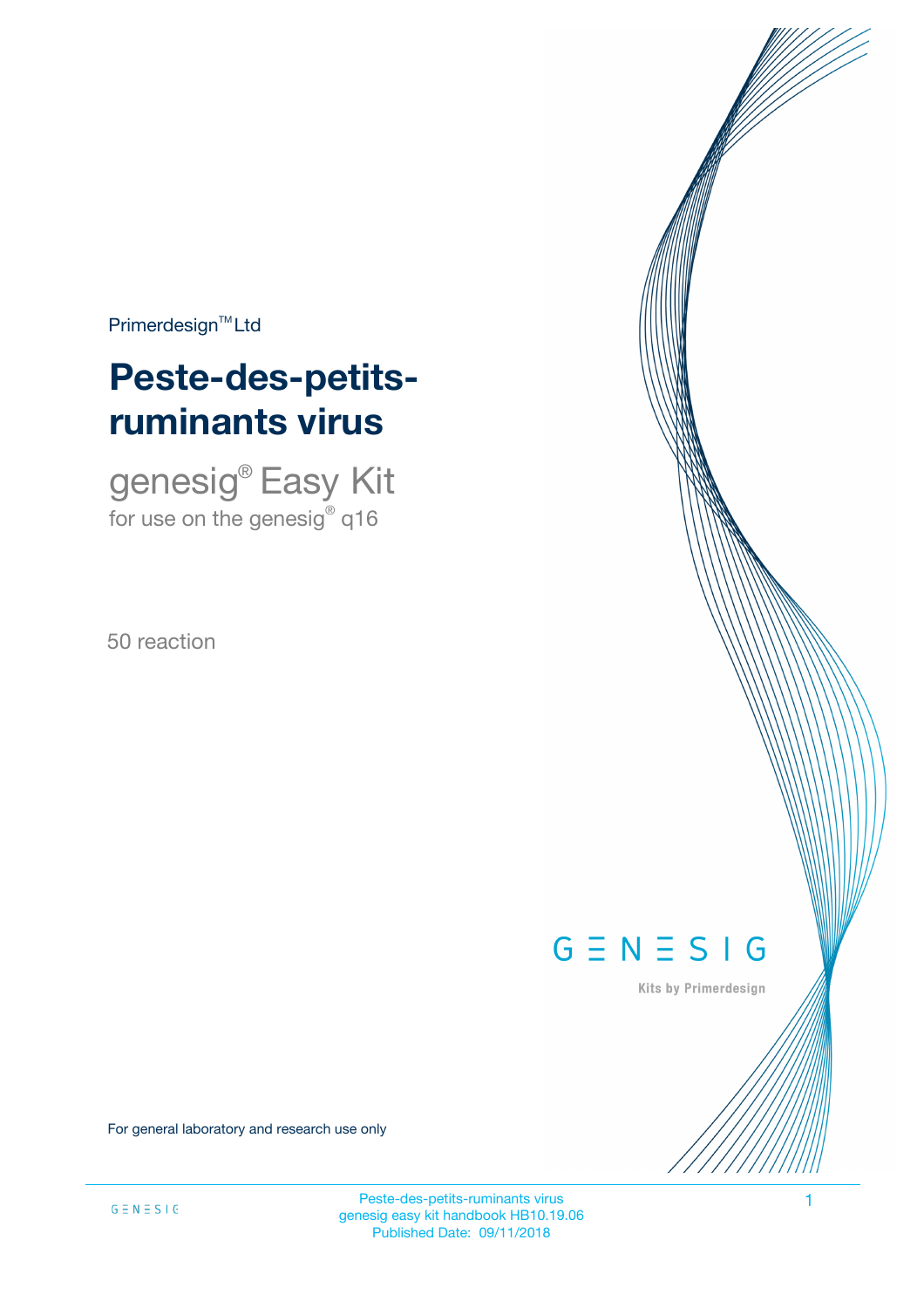## genesig® Easy: at a glance guide

#### **For each RNA test**

| Component                | <b>Volume</b>  | Lab-in-a-box pipette |  |
|--------------------------|----------------|----------------------|--|
| PPRV primer/probe mix    | 5 <sub>µ</sub> |                      |  |
| Your RNA sample          | 5 <sub>µ</sub> |                      |  |
| oasig OneStep Master Mix | 10 µl          |                      |  |

#### **For each positive control**

| Component                 | Volume         | Lab-in-a-box pipette |  |
|---------------------------|----------------|----------------------|--|
| PPRV primer/probe mix     | 5 <sub>µ</sub> |                      |  |
| Positive control template | 5 <sub>µ</sub> |                      |  |
| oasig OneStep Master Mix  | 10 µl          |                      |  |

#### **For each negative control**

| Component                | Volume         | Lab-in-a-box pipette |    |
|--------------------------|----------------|----------------------|----|
| PPRV primer/probe mix    | 5 <sub>µ</sub> |                      |    |
| <b>Water</b>             | 5 <sub>µ</sub> |                      | ÷. |
| oasig OneStep Master Mix | 10 µl          |                      |    |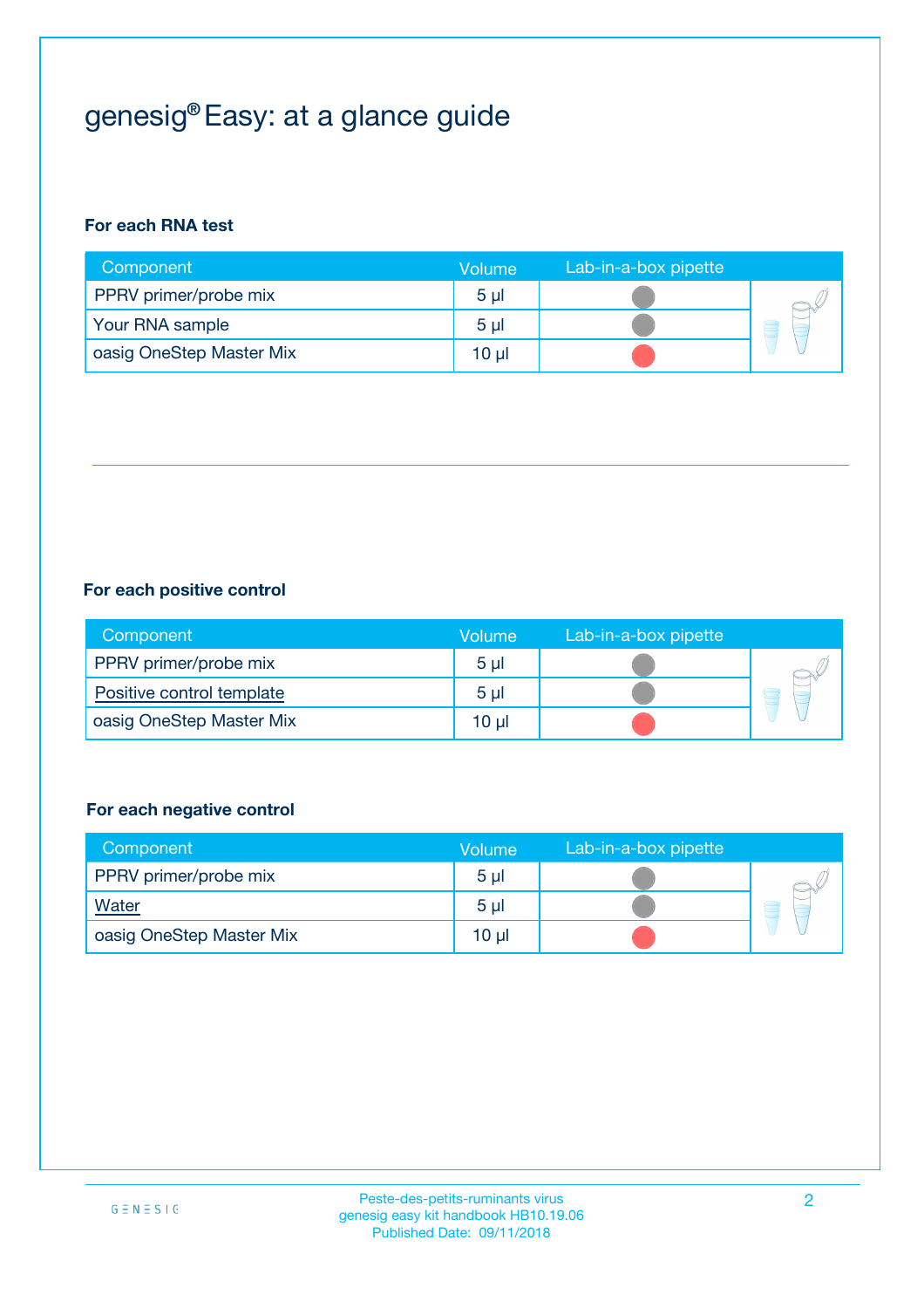## Kit Contents



## Reagents and equipment to be supplied by the user

#### **genesig® q16 instrument**

#### **genesig® Easy Extraction Kit**

This kit is designed to work well with all processes that yield high quality RNA and DNA but the genesig Easy extraction method is recommended for ease of use.

#### **genesig® Lab-In-A-Box**

The genesig Lab-In-A-Box contains all of the pipettes, tips and racks that you will need to use a genesig Easy kit. Alternatively if you already have these components and equipment these can be used instead.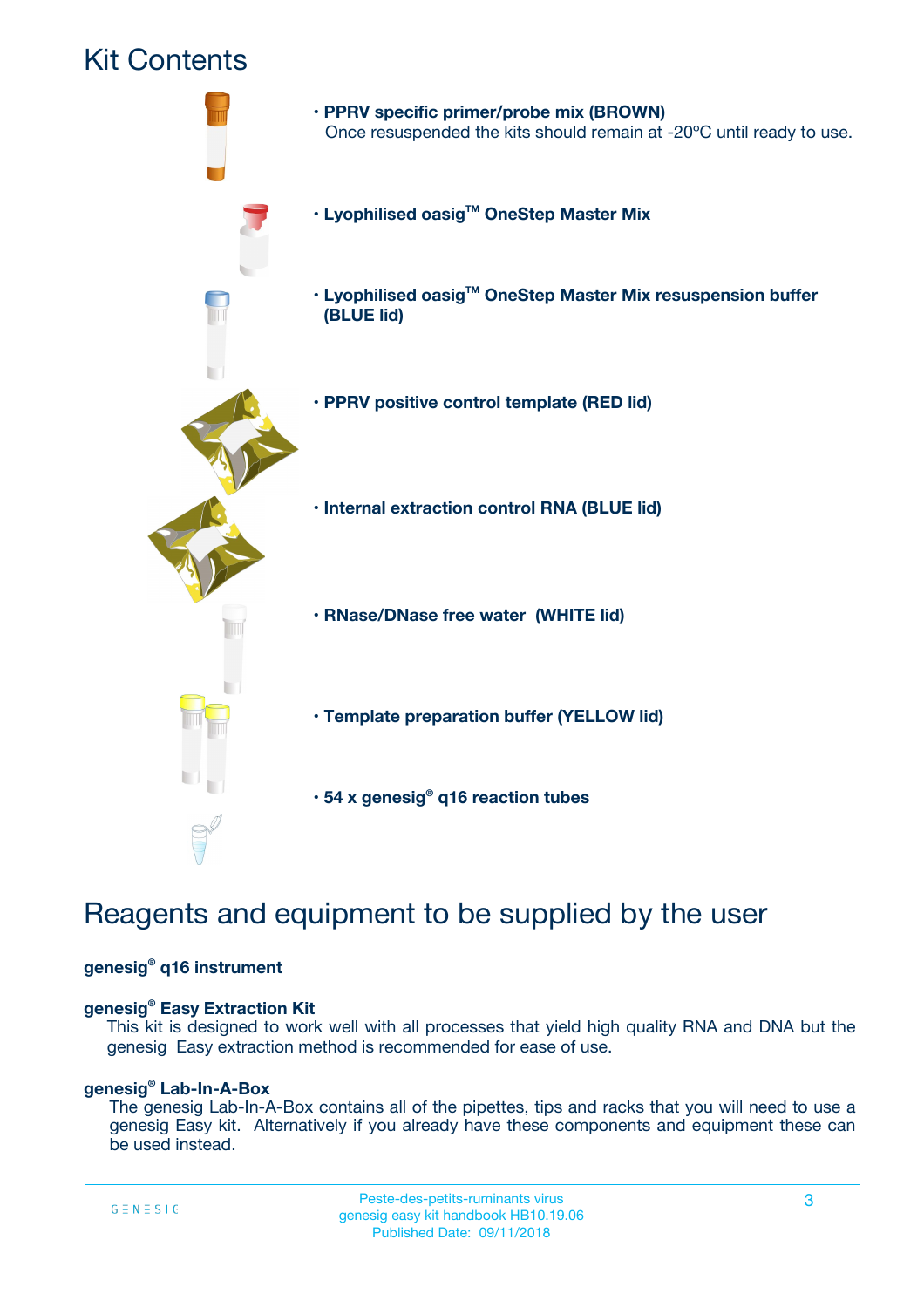## Step-by-step guide

### 1. Resuspend the test components



Use the blue pipette to transfer 500µ**l\*** of the oasig OneStep Master Mix resuspension buffer into the tube of lyophilised oasig OneStep Master Mix and mix well by gently swirling.

**\***Transfering 525µl of the oasig OneStep Master Mix resuspension buffer to your oasig OneStep Master Mix (instead of the 500µl recommended above) will enable you to take full advantage of the 50 reactions by accounting for volume losses during pipetting. In order to do so with the genesig Easy fixed volume pipettes use 1x blue, 2x red and 1x grey pipettes to make the total volume. Please be assured that this will not adversely affect the efficiency of the test.



Then use the blue pipette to transfer 500µl of water into the brown tube labelled PPRV primers/probe. Cap and shake tube to mix. A thorough shake is essential to ensure that all components are resuspended. **Failure to mix well can produce poor kit performance.**

These components are now ready to use.

Store them in the freezer from hereon.

#### Top tip

- Ensure that the primer/probe mix is mixed thoroughly before each use by shaking.
- Once resuspended do not expose genesig Easy kit to temperatures above -20°C for longer than 30 minutes at a time.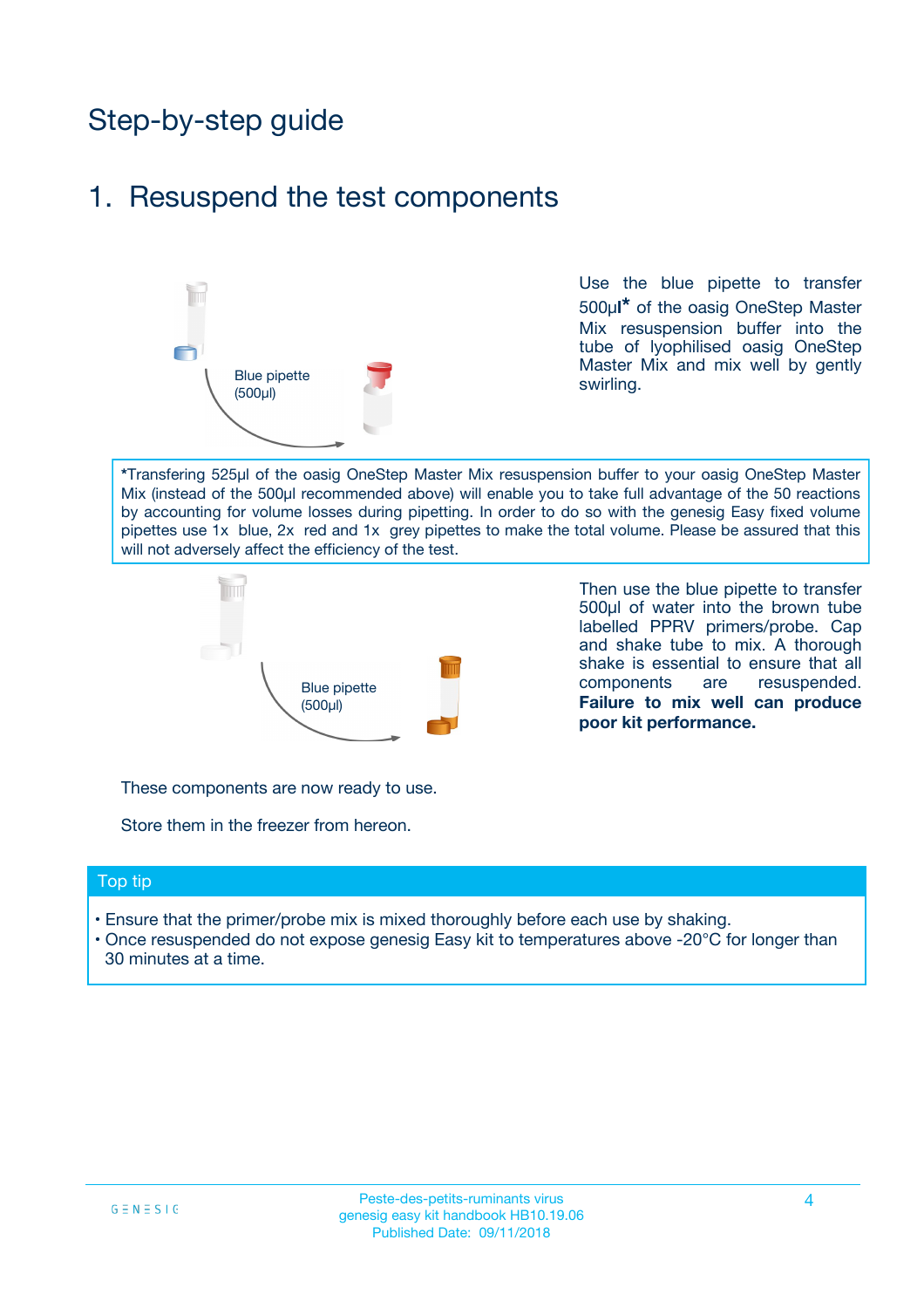## 2. Internal extraction control



Use the blue pipette to transfer 1000µl (2 x 500µl) of template preparation buffer into the Internal Extraction Control RNA tube. Cap and shake tube to mix.

Your kit contains Internal Extraction Control RNA. This is added to your biological sample at the beginning of the RNA extraction process. It is extracted along with the RNA from your target of interest. The q16 will detect the presence of this Internal Extraction Control RNA at the same time as your target. This is the ideal way to show that your RNA extraction process has been successful.

#### **If you are using an alternative extraction kit:**

Use the red pipette to transfer 10µl of Internal Extraction Control RNA to your sample **after** the lysis buffer has been added then follow the rest of the extraction protocol.

#### **If using samples that have already been extracted:**

Use the grey pipette to transfer 5µl of Internal Extraction Control RNA to your extracted sample.

### 3. Add primer/probe mix to all reaction tubes





For every reaction to be run, use the grey pipette to add 5µl of your PPRV primers/probe mix to every tube.

#### Top tip

- Always pipette the primer/probe mix directly into the bottom of the tube.
- You can label the tube lids to aid your reaction setup but avoid labelling tube sides.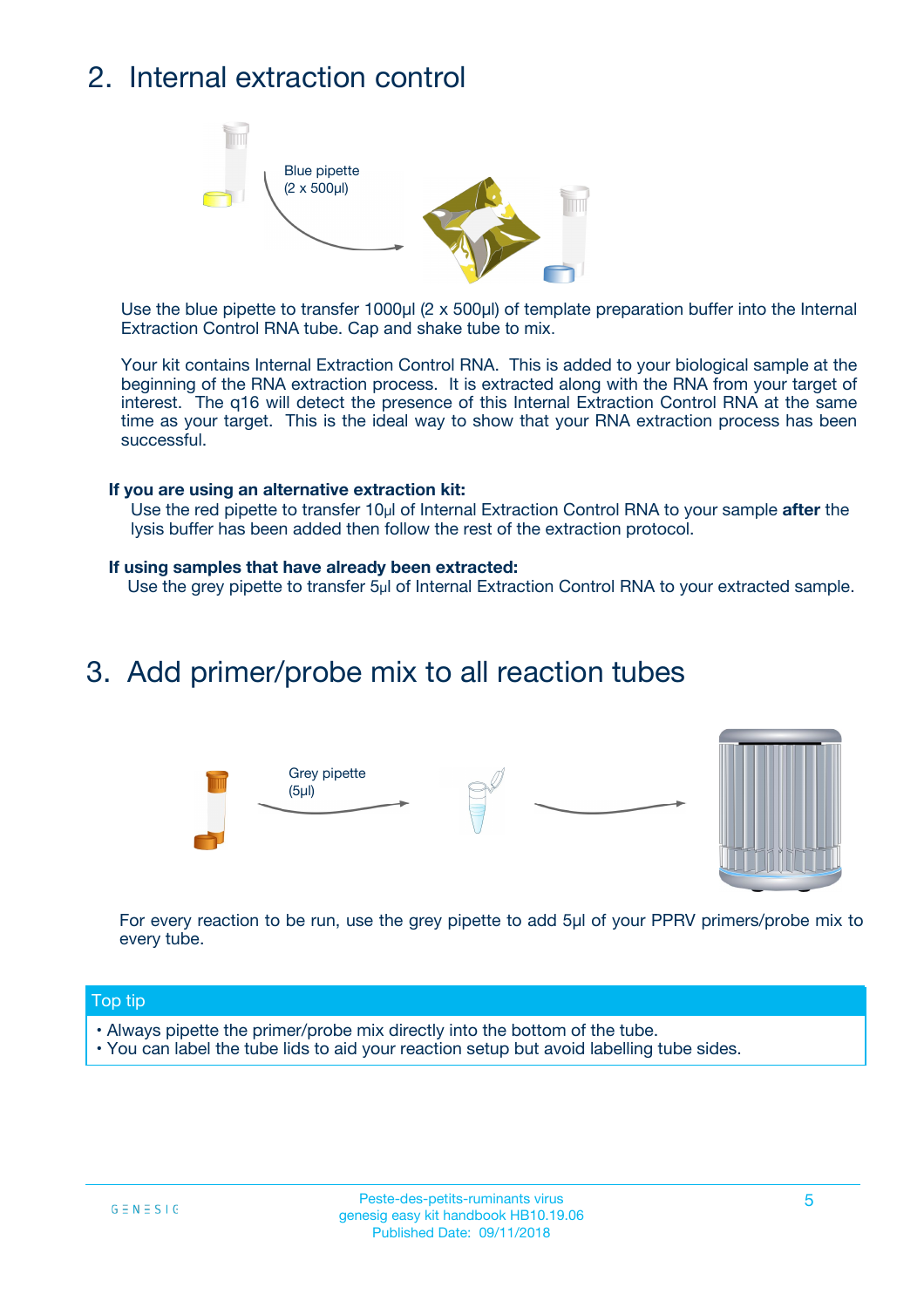## 4. Add Master Mix to all reaction tubes



For every reaction to be run, use the red pipette to add 10µl of the oasig OneStep Master Mix to the tubes containing primer/probe mix.

Move swiftly to begin your q16 run, as any delay after the oasig OneStep Master Mix has been added can effect the sensitivity of your test.

#### Top tip

**•** Always add the oasig OneStep Master Mix to the side of the tube to reduce the introduction of bubbles.

### 5. Negative control



For each test you will require a negative control. Instead of RNA water is used. This sample should typically prove negative thus proving that all of your positive samples really are positive.

To create a negative control reaction simply use the grey pipette to add 5µl of the water to the required reaction tubes. Close these tubes after adding the water.

Because some genesig kit targets are common in the environment you may occasionally see a "late" signal in the negative control. The q16 software will take this into account accordingly.

#### Top tip

**•** Always add the water to the side of the tube to reduce the introduction of bubbles.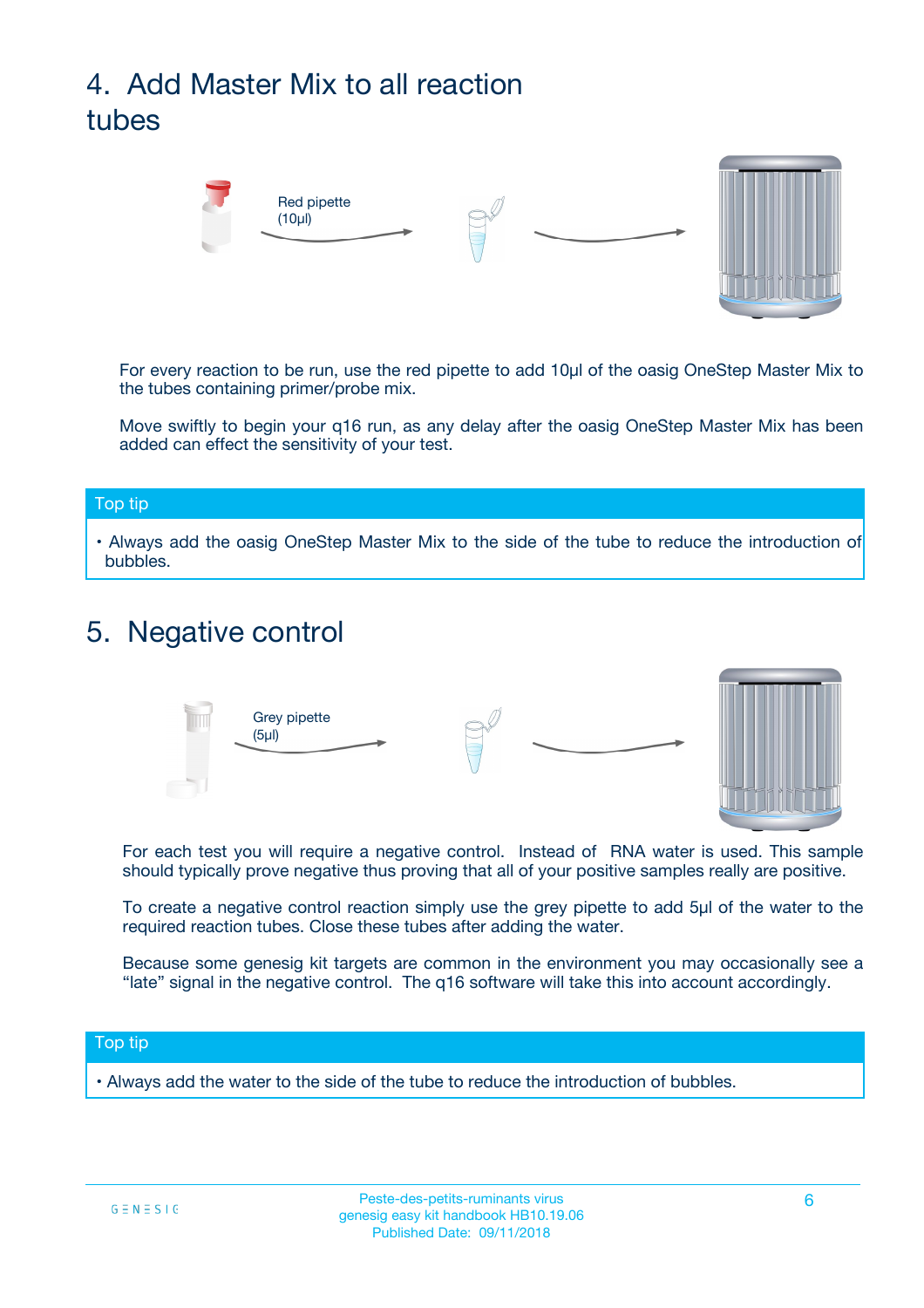## 6. Set up a test





For each sample you wish to analyse, use the grey pipette to add 5µl of your RNA sample to the required reaction tubes. Close these tubes after adding the sample. Always change pipette tips between samples.

#### Top tip

**•** Always add the RNA sample to the side of the tube to reduce the introduction of bubbles.

## 7. Positive control



Use the blue pipette to transfer 500µl of template preparation buffer into the positive control template tube. Cap and shake tube to mix.

Each time you run a test you will require a positive control. This is a small portion of RNA from your target of interest. It serves two purposes:

1. It will always test positive so it shows that everything is working as it should be.

2. The q16 software knows how much RNA is present in the positive control. So it can automatically compare your sample of interest with the positive control to calculate the amount of target RNA in your sample.

To create a positive control reaction simply use 5µl of the positive control instead of your RNA sample.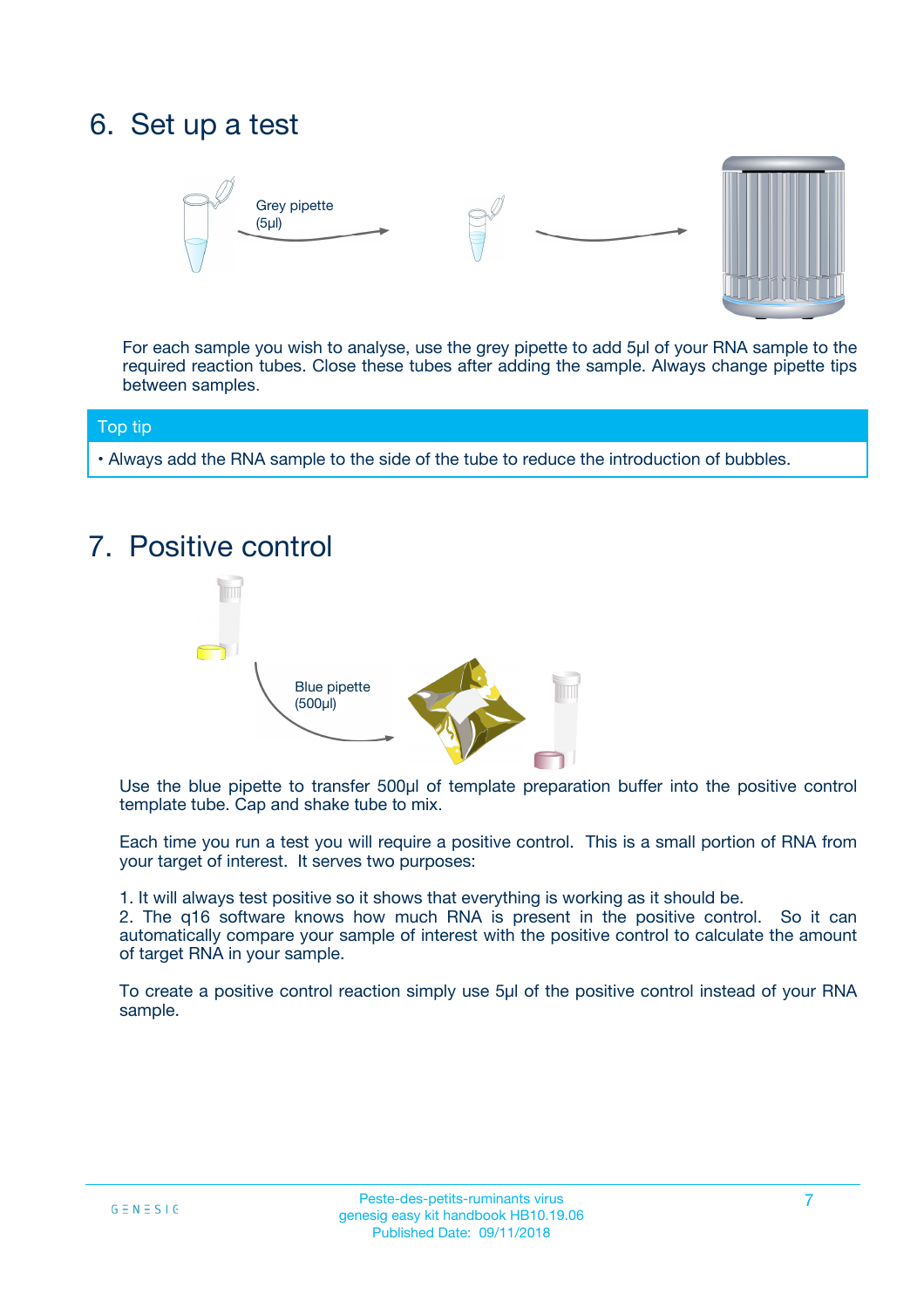



Take great care when setting up your positive control. The positive control template has the potential to give you a false positive signal in your other samples. Set positive controls up last after all other sample tubes are closed. Always change pipette tips between samples. You may even choose to set up positive controls in a separate room.

#### Top tip

**•** Always add the positive control template to the side of the tube to reduce the introduction of bubbles.

## 8. Running the test

Place the tubes into the correct positions in your q16 as defined by the software, this may include positioning of empty tubes to ensure that the q16 lid is balanced. The run can then be started.

|                      | genesig q16 PCR software - 1.2                                                    |                                            |                         |                                 | $= 0$<br>$\Sigma\!3$         |
|----------------------|-----------------------------------------------------------------------------------|--------------------------------------------|-------------------------|---------------------------------|------------------------------|
|                      | Unsaved (New Experiment 2<br>$\overline{\phantom{a}}$<br><b>Open Experiments:</b> | <b>E</b> Open<br><b>Save</b><br>$\Box$ New | Save As                 | <b>C</b> Close<br>Configuration | $G \equiv N \equiv S \mid G$ |
| <b>Stages:</b>       | Setup<br><b>Results</b>                                                           |                                            |                         |                                 |                              |
| <b>Notes</b>         |                                                                                   | <b>Samples</b>                             |                         | <b>Tests</b>                    |                              |
|                      | <b>Name and Details</b>                                                           | Color<br>Name                              | Note                    | Color<br>Name                   | Note                         |
|                      | New Experiment 2017-10-26 11:06                                                   | Sample 1                                   | 4                       | Test 1                          | 4                            |
|                      | Kit type: genesig® Easy Target Detection kit                                      | Sample 2                                   |                         |                                 |                              |
|                      | Instrument Id.:                                                                   | Sample 3                                   | $\equiv$                |                                 | $\equiv$                     |
|                      | <b>Run Completion Time:</b>                                                       | Sample 4                                   |                         |                                 |                              |
| <b>Notes</b>         | $\blacktriangle$                                                                  | Sample 5                                   | ♦                       |                                 | 傦                            |
|                      | $\overline{\mathbf{v}}$                                                           |                                            | ÷                       |                                 | ⊕                            |
| <b>Well Contents</b> |                                                                                   |                                            |                         | Run                             |                              |
| Pos.                 | Test                                                                              | Sample                                     |                         | <b>Run Status</b>               |                              |
| $\blacktriangleleft$ | Test 1                                                                            | Negative Control                           | $\blacktriangle$        |                                 |                              |
| $\overline{2}$       | Test 1                                                                            | Positive Control                           |                         |                                 |                              |
| 3                    | Test 1                                                                            | Sample 1                                   |                         | Show full log                   |                              |
| $\overline{4}$       | Test 1                                                                            | Sample 2                                   |                         |                                 |                              |
| 5                    | Test 1                                                                            | Sample 3                                   |                         | <b>Run Control</b>              |                              |
| 6                    | Test 1                                                                            | Sample 4                                   |                         |                                 |                              |
| $\overline{7}$       | Test 1                                                                            | Sample 5                                   |                         |                                 |                              |
| 8                    |                                                                                   |                                            |                         | Abort Run                       | $\triangleright$ Start Run   |
| Lo.                  | <b>INN FURTY TURE TO BUILDING UP.</b>                                             |                                            | $\overline{\mathbf{v}}$ |                                 |                              |

#### Top tip

- Before loading tubes into the q16, check for bubbles! Flick the bottom of the tubes to remove any bubbles that may have formed during the test setup.
- Apply centrifugal force with a sharp wrist action to ensure all solution is at the bottom of the reaction tube.
- When repeating a test you can use a previous file as a template by clicking 'open' then selecting File name > Files of Type > Experiment file as template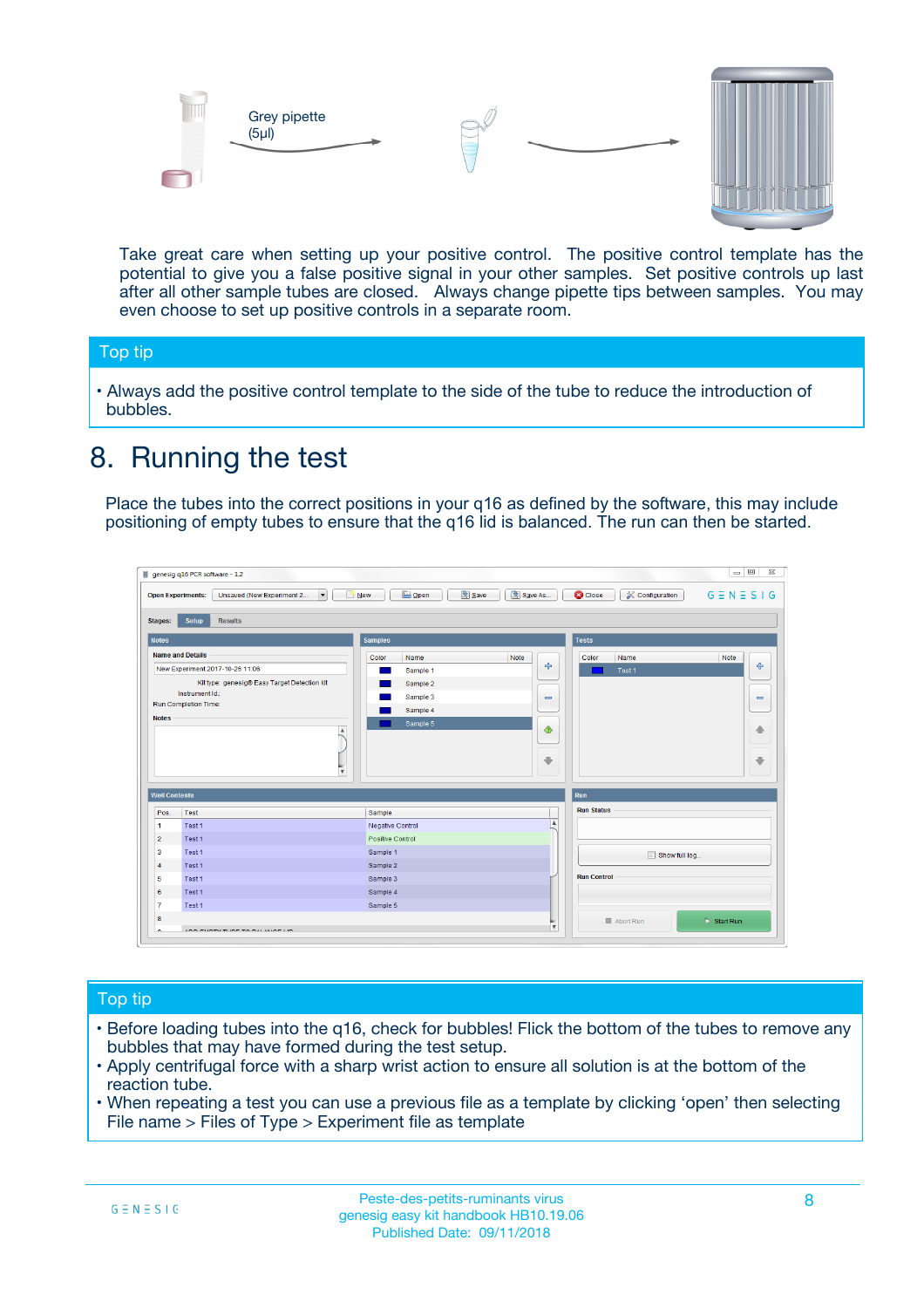### What do my results mean?

Analysis of your data is carried out automatically by the genesig q16. The following information is designed to help you fully understand a result or to troubleshoot:

### "Positive"

#### **Explanation**

Your sample has produced a positive result. Your target of interest is present and you can use the reported quantity.

### "Negative"

#### **Explanation**

Your sample has produced a negative result. The target is not present in your sample.

### "Test contaminated"

#### **Explanation**

The Negative Control should be completely free of any DNA/RNA. If you see this error message it means that at some point during the setup, the Negative Control has been contaminated with DNA/RNA and has given a positive signal. This contamination has invalidated the test. The Positive Control and your test samples are both possible sources of contaminating DNA/RNA. The genesig q16 reaction tubes from previous runs will also contain very high amounts of DNA so it is important that these are carefully disposed of after the run is completed and NEVER OPENED. It may be the case that your kits have become contaminated which will lead to the same problem occurring repeatedly.

#### **Solutions**

1. Clean your working area using a commercial DNA remover solution to ensure the area is DNA free at the start of your run and re-run the test.

2. If the problem persists then the kit has become contaminated and it will have to be discarded and replaced with a new kit. When you open the new kit, run a simple test to show that changing the kit has solved the problem. Prepare a test which includes only the Positive Control, the Negative Control and one 'mock sample'. For the 'mock sample' add water instead of any sample RNA. The result for the Negative Control and the mock sample should be negative indicating that contamination is no longer present.

#### **Preventive action**

An ideal lab set-up has a 'Clean area' where the test reagents are prepared and a 'sample area' where DNA/RNA samples and the Positive Control template are handled. The best workflow involves setting up all the test components (excluding the positive control template) in the clean area and then moving the tests to the sample area for sample and Positive Control addition. If this method is followed then the kit components are always kept away from possible sources of contamination. For extra security the Negative Control can be completely prepared and sealed in the clean area. All work areas should be decontaminated regularly with DNA remover.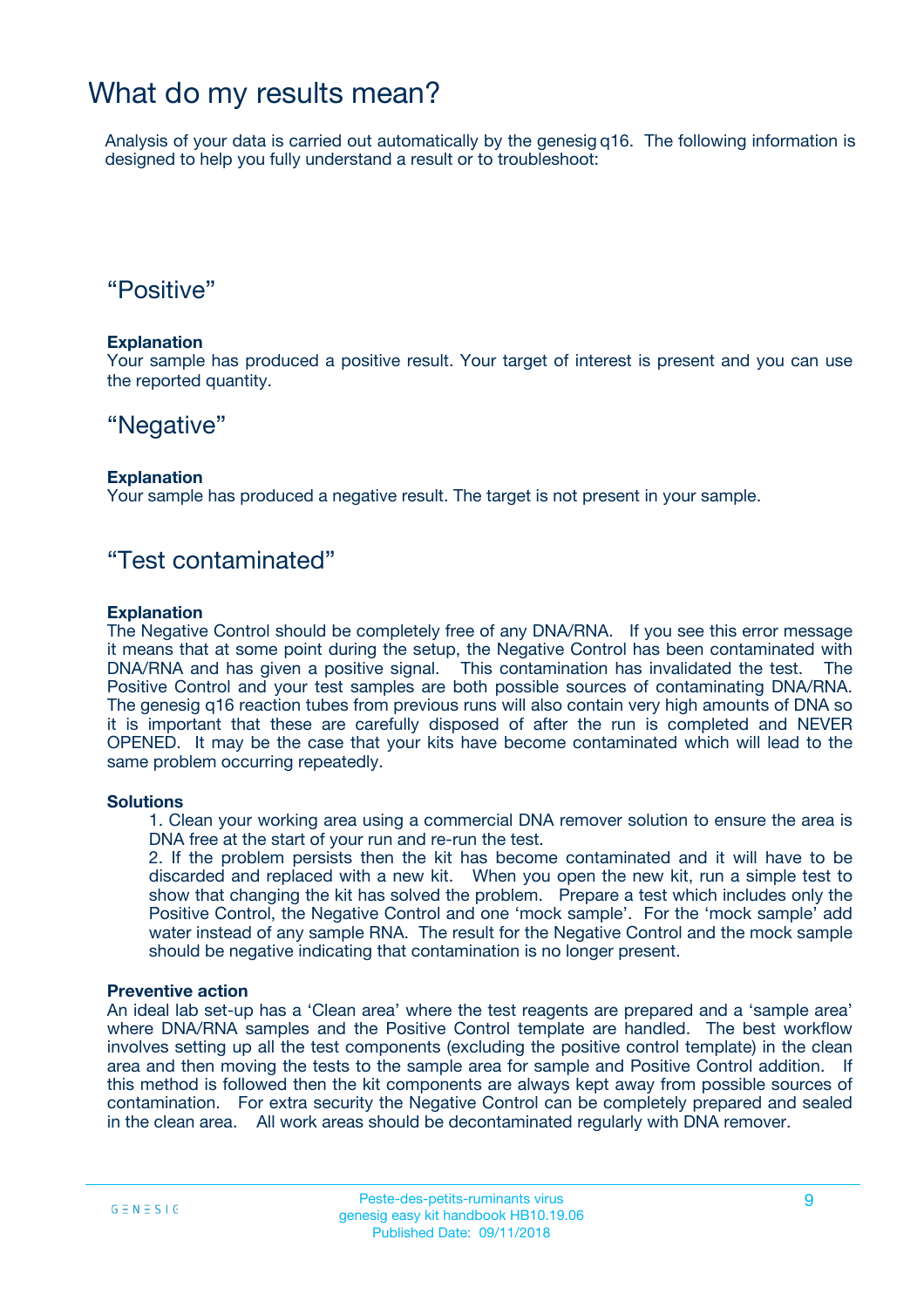### "Sample preparation failed"

#### **Explanation**

The test has failed because the quality of the sample was not high enough. The Internal Extraction Control component identifies whether the sample has been prepared correctly and is of suitable quality. This error message means that this quality control test has failed and the sample quality is not high enough for analysis.

#### **Solutions**

1. Check the sample preparation protocol for any user errors then repeat.

2. Poor quality samples can result from overloading the sample preparation protocol with too much starting material. Try reducing the amount of starting material then repeat.

3. Failing to add the Internal Extraction Control RNA to your sample during the sample preparation protocol can also lead to a reported result of "sample preparation failed". Ensure that this step has not been overlooked or forgotten. If your samples are derived from an archive store or from a process separate from your genesig Easy extraction kit; you must add 5µl of Internal Extraction Control RNA into each 0.5ml of your sample to make it suitable for use on the q16.

### "Positive result, poor quality sample"

#### **Explanation**

The test is positive so if you are only interested in obtaining a 'present or absent' answer for your sample then your result is reliable. However, the test contains an Internal Extraction Control component that identifies if the sample is of high quality. This quality control test has failed and the sample is not therefore of high enough quality to accurately calculate the exact copy number of RNA present. If you require quantitative information for your sample then proceed with the solutions below.

#### **Solutions**

1. For appropriate solutions, read the "Sample preparation failed" section of this handbook.

### "Test failed"

#### **Explanation**

The test has failed because the Positive Control has not worked. The Positive Control is present to show that all aspects of the test are working correctly together. When this control test fails, the test as a whole is invalidated. This finding indicates that a problem has occurred in the reaction set-up part of the experiment and has nothing to do with sample preparation.

#### **Solutions**

- 1. Check the entire workflow and test set-up to look for any user errors, then repeat the test e.g. have the right colour pipettes and solutions been used with the correct tubes?
- 2. Ensure the positive and negative controls are inserted into the correct wells of your q16.

3. A component of the test may have 'gone off' due to handing errors, incorrect storage or exceeding the shelf life. When you open a new kit, run a simple test to show that changing the kit has solved the problem. Prepare a test which includes only the Positive Control, the Negative Control and one 'mock sample'. For the 'mock sample' add internal control template instead of any sample RNA. If the Positive Control works, the mock sample will now be called as a negative result.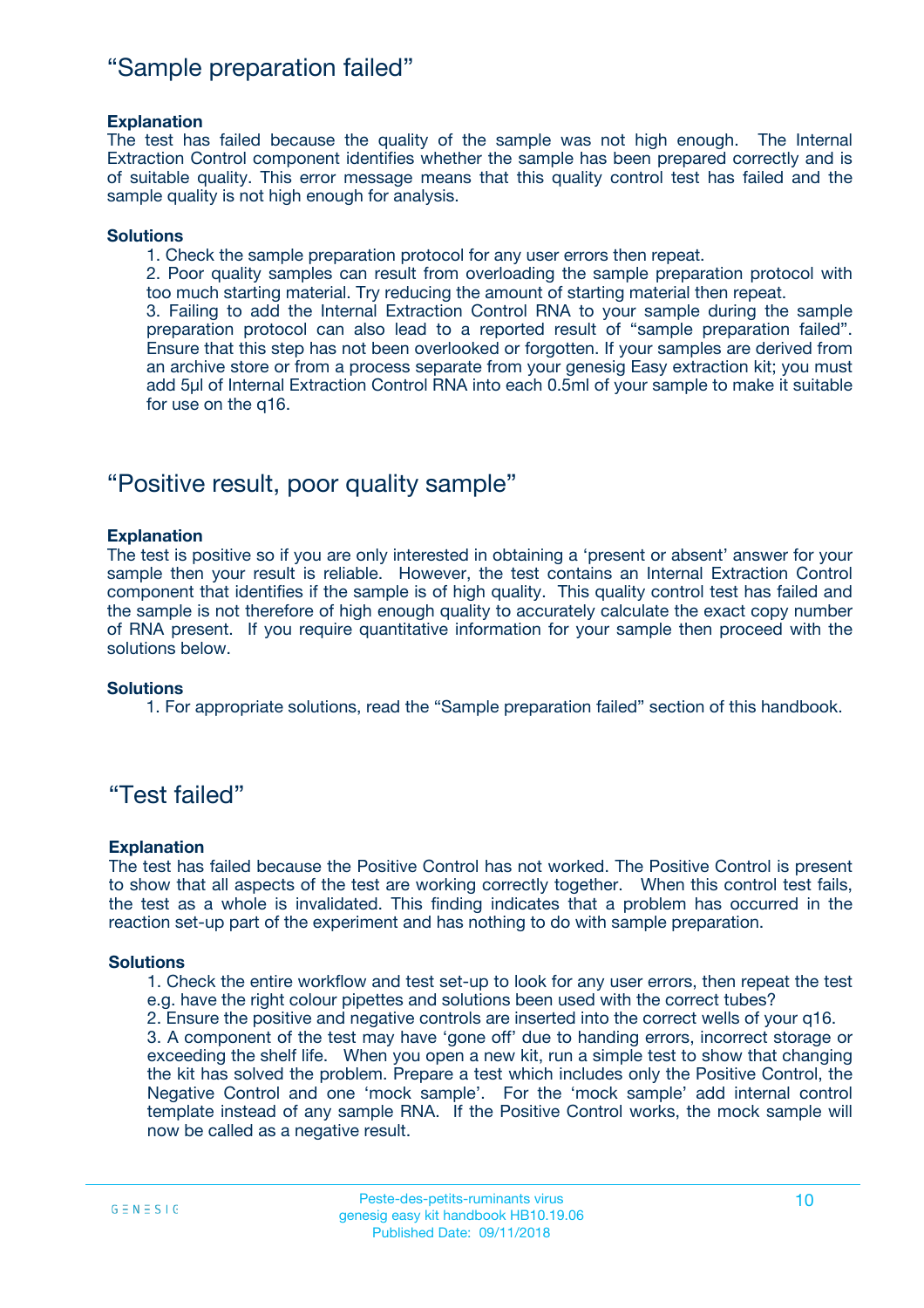### "Test failed and is contaminated"

#### **Explanation**

The Positive Control is indicating test failure, and the Negative Control is indicating test contamination. Please read the "Test Failed" and "Test contamination" sections of this technical support handbook for a further explanation.

#### **Solution**

1. For appropriate solutions, read both the "Test failed" and "Test contaminated" sections of this handbook.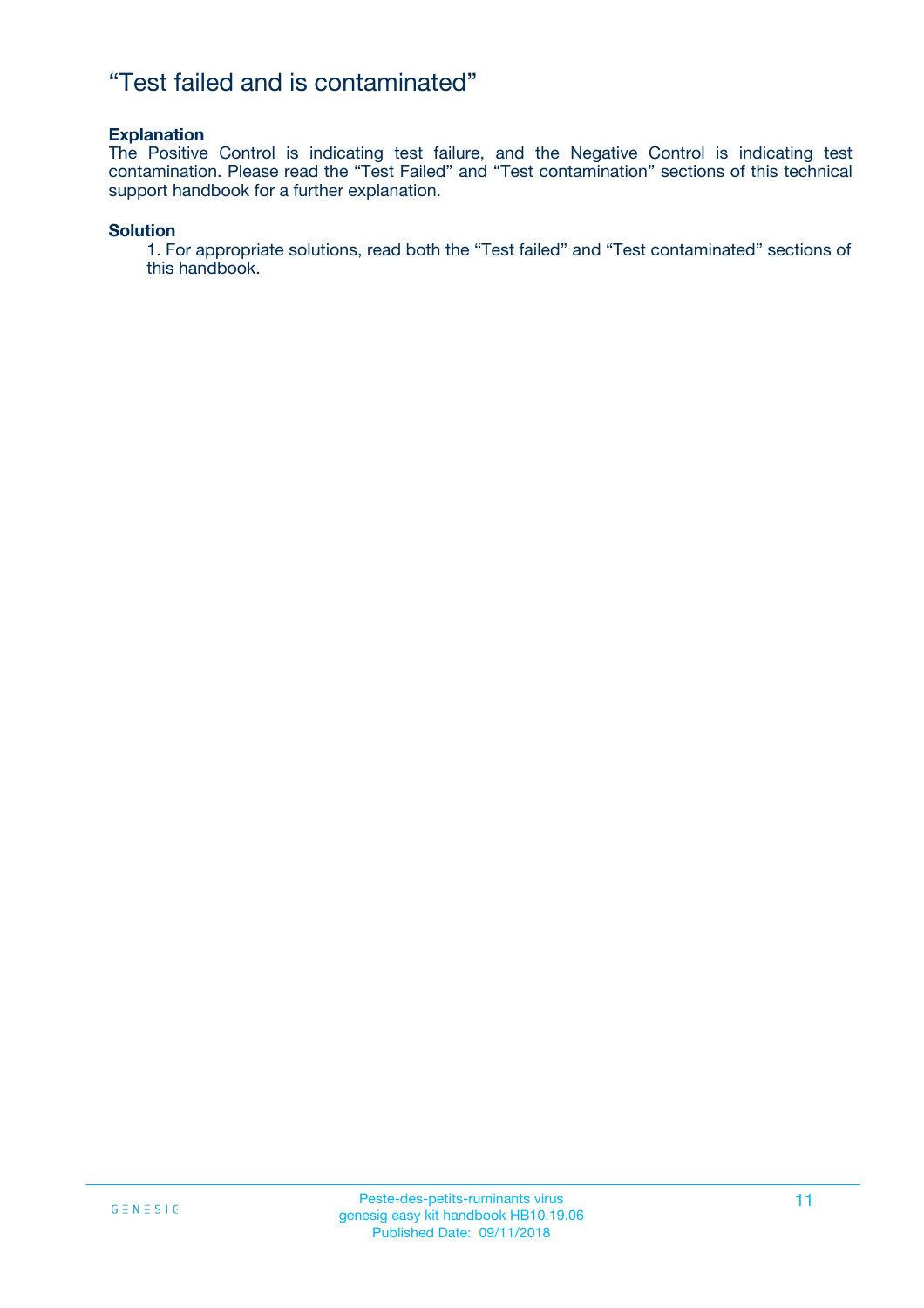## Peste-des-petits-ruminants virus

Peste-des-petits-ruminants Virus (PPRV) also known as Ovine rinderpest is a single-stranded RNA virus of the Morbillivirus family. The genome of this virus comprises of approximately 16Kbp of negative-sense RNA arranged in a linear conformation. This virus infects goats and sheep in Africa and the Middle East causing a gastrointestinal illness that is fatal in up to 80% of acute cases.

This virus is highly contagious and spread between animals via contact with infected nasal secretion and excretions. After incubation of a period between 3 and 10 days, the infection may become apparent with clinical manifestations ranging from acute to chronic.

Acute infection present with a rise in body temperature with nasal discharge, visible damage to the nasal-mucosal membrane and diarrhea which may lead to emaciation, hypothermia and death in many cases.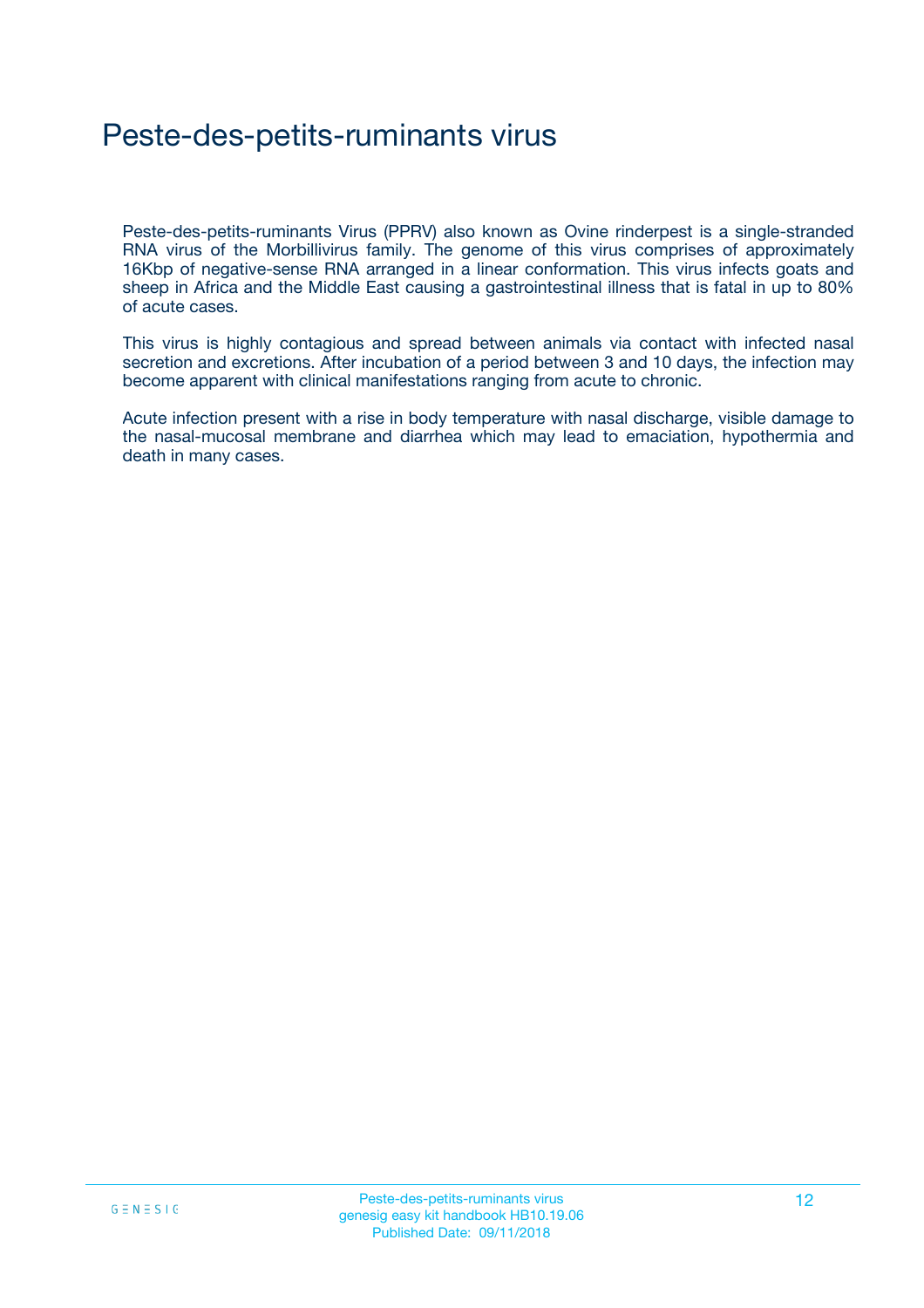## **Specificity**

The Primerdesign genesig Kit for Peste-des-petits-ruminants virus (PPRV) genomes is designed for the in vitro quantification of PPRV genomes. The kit is designed to have a broad detection profile. Specifically, the primers represent 100% homology with over 95% of the NCBI database reference sequences available at the time of design.

The dynamics of genetic variation means that new sequence information may become available after the initial design. Primerdesign periodically reviews the detection profiles of our kits and when required releases new versions.

The PPRV primers have has been designed for the specific and exclusive in vitro quantification of all PPRV isolates and do not detect other morbillivirues. The target sequence (Large protein) has a highly conserved region that is unique to PPRV and is the ideal marker for real time PCR based detection. The primers and probe sequences in this kit have 100% homology with over 95% of reference sequences in the NCBI database based on a comprehensive bioinformatics analysis.

If you require further information, or have a specific question about the detection profile of this kit then please send an e.mail to enquiry@primerdesign.co.uk and our bioinformatics team will answer your question.